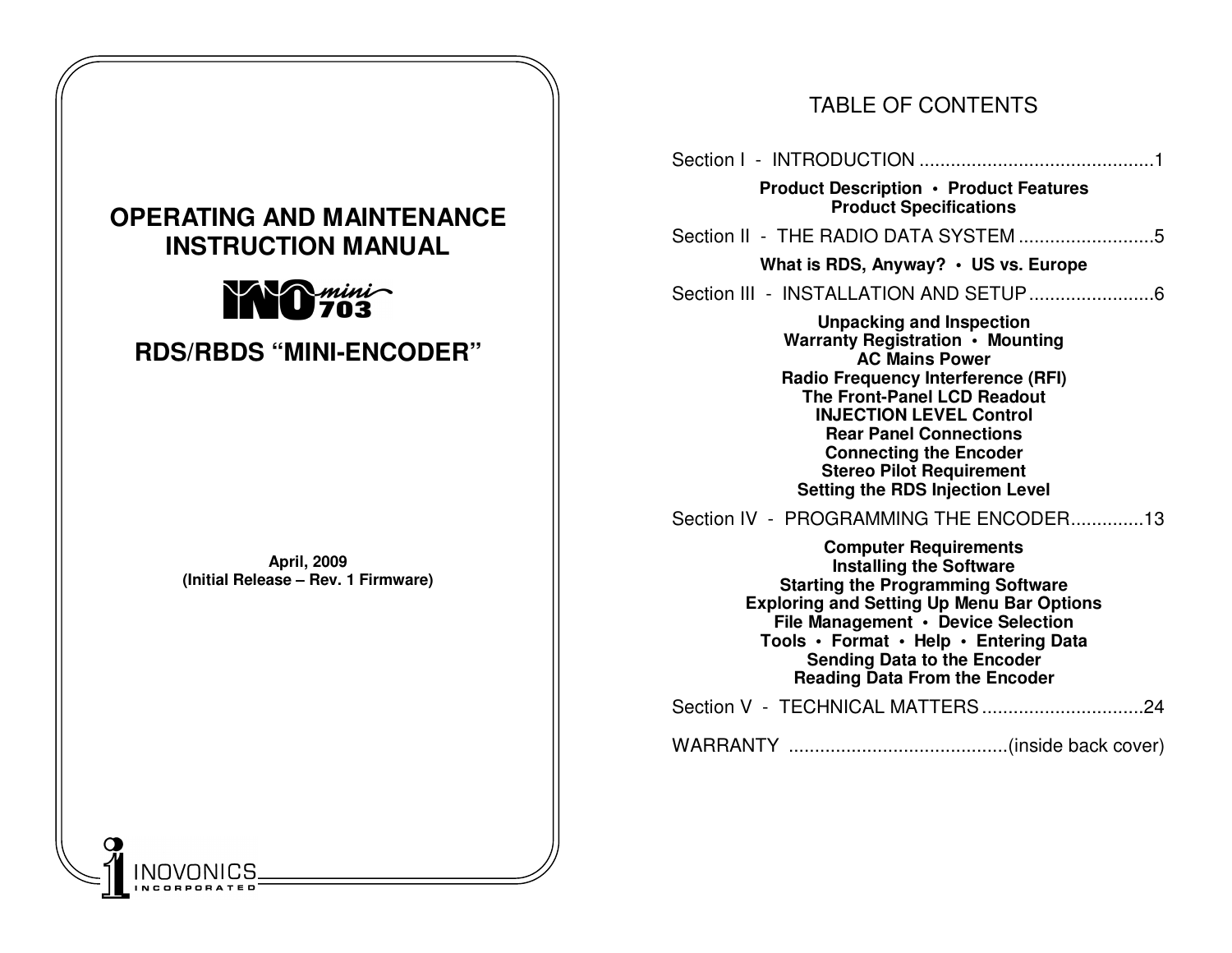## Section I

# INTRODUCTION

#### **Product Description**

The **INO**<sub>mini</sub> 703 is Inovonics' third-generation "Mini-Encoder" for the *Radio Data System,* or RDS. The 703 enables the FM broadcaster to implement many of the important RadioData functions with maximum ease and at a minimum of expense.

When the European Radio Data System was adapted for use in the U.S. it was renamed the *Radio Broadcast Data System*, or "RBDS," to differentiate it from the European standard. Differences between the two versions were gradually reconciled, and the term "RDS" may now be legitimately applied to the system as practiced worldwide.

#### **Product Features**

Features of the Inovonics 703 include:

- Scrolling-PS messaging is automatically 'parsed,' or divided into word groups for proper presentation onradio faceplates.
- $\bullet$  IDs, flags, static and scrolling messages are held in non-volatile memory. This allows the encoder to be programmed with any PC, whenever and wherever it's convenient, and then unplugged and relocated to a remote transmitter site.
- • Programming software runs under Microsoft Windows® with easy USB connectivity. Software is supplied on a CD-ROM or may be downloaded from the Inovonics Website. All programming may be verifiedwith the front-panel LCD readout.
- $\bullet$  The 703 locks to the 19kHz stereo pilot from a composite/MPX sample; a dedicated stereo-gen 'sync' port is not necessary for operation. However, a composite/MPX signal (or 19kHz sample) must be provided for the encoder to generate the 57kHz RDS subcarrier..

#### **Product Specifications**

- **Standards Supported:** European CENELEC and United States NRSC.
- **RDS Applications Supported:** Groups 0A and 2A, which include the following RDS features:
- **PS Program Service Name**  the station identifier actually displayed on the radio faceplate. This may be a fixed display with the station's call letters: *WXYZ-FM* or its 'street name': *LIVE 105*, or a dynamic, 'scrolling' ID of up to 128 characters: *LIVE 105 PLAYING THE GREATEST OLDIES from THE PAST AND THE BEST HITS OF TODAY*.
- **PI Program Identification**  identifies the station with a unique hexadecimal code, its 'digital ID.' In North America this is mathematically derived from station call letters. The required calculation for US and Canadian stations is done within the Model 703 software. In other countries the PI is assigned by an appropriate radio authority and entered manually.
- **PTY Program Type**  PTY identifies the station format from among 30 predefined categories. The PTY code helps a 'smart' radio search for the listener's pre ferred variety of programming. The PTY code represents the primary difference between the European and American systems, as each system has a different list of station program format varieties. Both lists are supported by the Model 703 and the proper list is presented automatically when the RDSor RBDS operating mode is selected.
- **AF Alternative Frequency List**  a utility that can identify up to twenty-five rebroadcast 'translators' or network sources of the identical program that is being broadcast simultaneously at different frequencies. The AF list helps RDS radios automatically re-tune to the strongest signal carrying the programming.
- **RT Radio Text**  a 64-character block of plain text that the listener can call up to scroll across the front panel of RDS radios that have a TEXT or INFO button. Radio Text can be used for promos, contests or advertising, and is additional to, and independent of,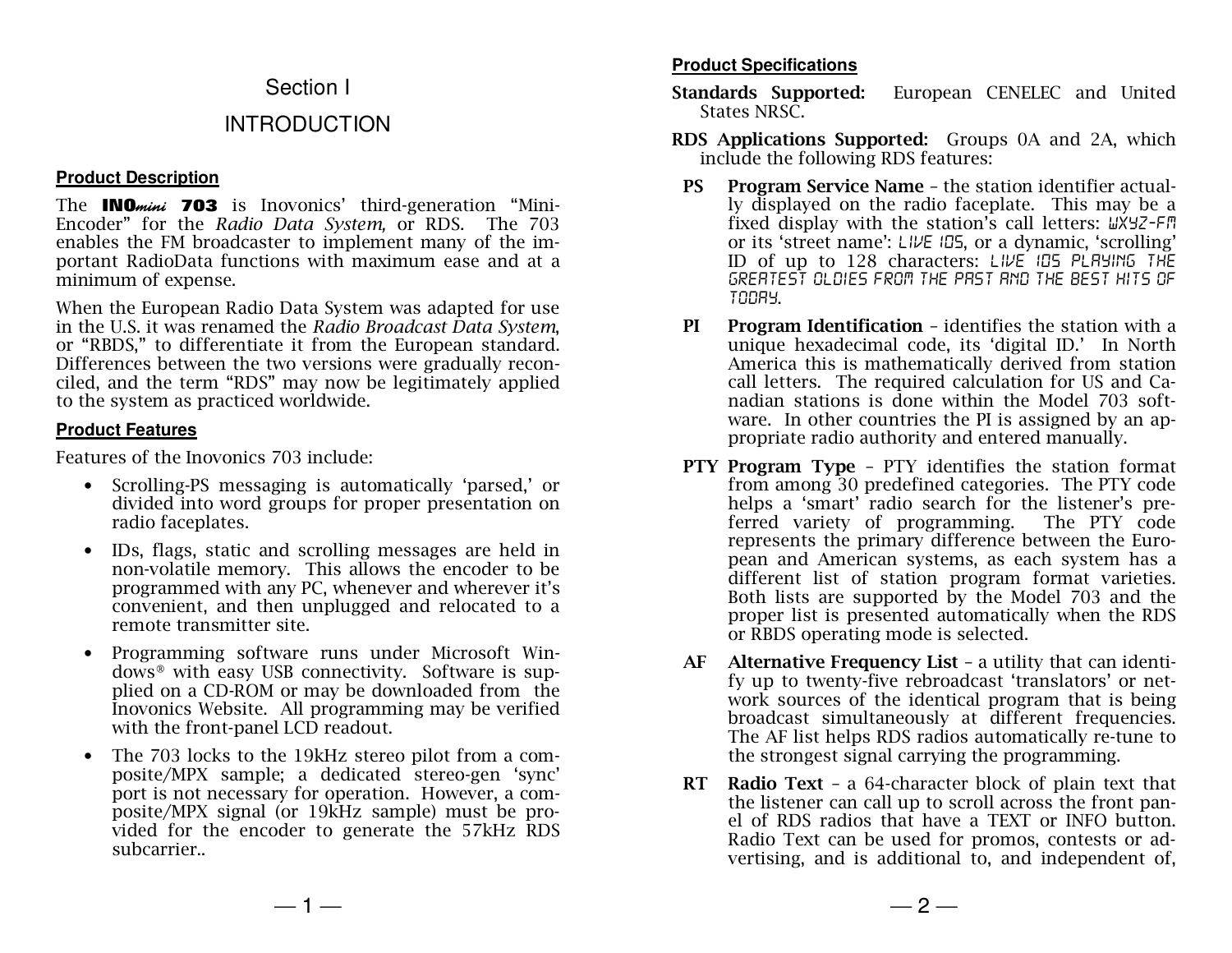"scrolling-PS." Scrolling-PS is a feature that does not depend on receiver functionality for its message display. Scrolling-PS and Radio Text are simultaneously supported by the Model 703.

- **M/S Music/Speech Switch**  this RDS flag indicates either mixed-music programming or all-speech transmissions. The importance of this particular feature eludes even the all-knowing Inovonics technical staff; doubtless rooted in European protocols.
- **DI Decoder Identification**  a flag that informs the receiver whether the program is in stereo or mono (asif it didn't already know!).
- **RDS Applications NOT Supported:** Please appreciate that the very simple and inexpensive nature of the Model 703 renders it of limited utility in revenue-generating RDS applications such as Radio Paging (RP), Location and Navigation (LN), Clock Time and Date (CT), In-House (IH) applications, Traffic Announcements (TP/TA) and the Emergency Warning System (EWS). The Inovonics 703 does not support the Universal Encoder Communications Protocol (UECP), nor can it be used for on-line "dynamic" data transmissions such as song title/artist, etc. Other Inovonics RDS encoders do provide these advanced features, so please visit www.inovon.com for additional details on full-function RDS encoders and our other exciting products.
- **RDS Output:** The subcarrier level is adjustable between zero and 3 volts p-p from a 75-ohm source. The aux iliary wideband input of the exciter/transmitter should have a 'bridging' characteristic.
- **MPX Sample Input:** This unbalanced, bridging input only *samples* the composite/MPX output of the stereo generator to acquire and lock to the 19kHz stereo pilot. *Program audio is not looped-thorough the Model 703 encoder.* An MPX level between 0.5 and 5 volts p-p is required, this level with reference to 100% modulation or ±75kHz carrier deviation.

In the event that the stereo generator is incorporated as part of the exciter (i.e.: digital exciter), such that a composite/MPX feed is not available, a 19kHz TTL-level pilot sync signal may also be applied to this input.

- **Programming Port:** A rear-panel USB B-type connector cables to the A-type USB port of an IBM-compatible PC. A generous interconnect cable is thoughtfully provided.
- **Power Requirement:** 12VDC at 150mA. A 'wall-outlet transformer' (WallWart®)switching-type power supply appropriate to the destination AC mains voltage is provided, along with a short DC power cord to allow this 703 to be 'daisy-chained' with another **INO**mini module as propriety demands.
- **Mounting Options:** The 703 may simply be fastened to any convenient surface with two small screws, although an optional rack adapter is available that may be used to rack-mount up to three **INO**<sub>mini</sub> modules in a 1U space.
- **Size and Weight:** 1.6"H x 55"W x 5.5"D; 4 lbs. shipping weight.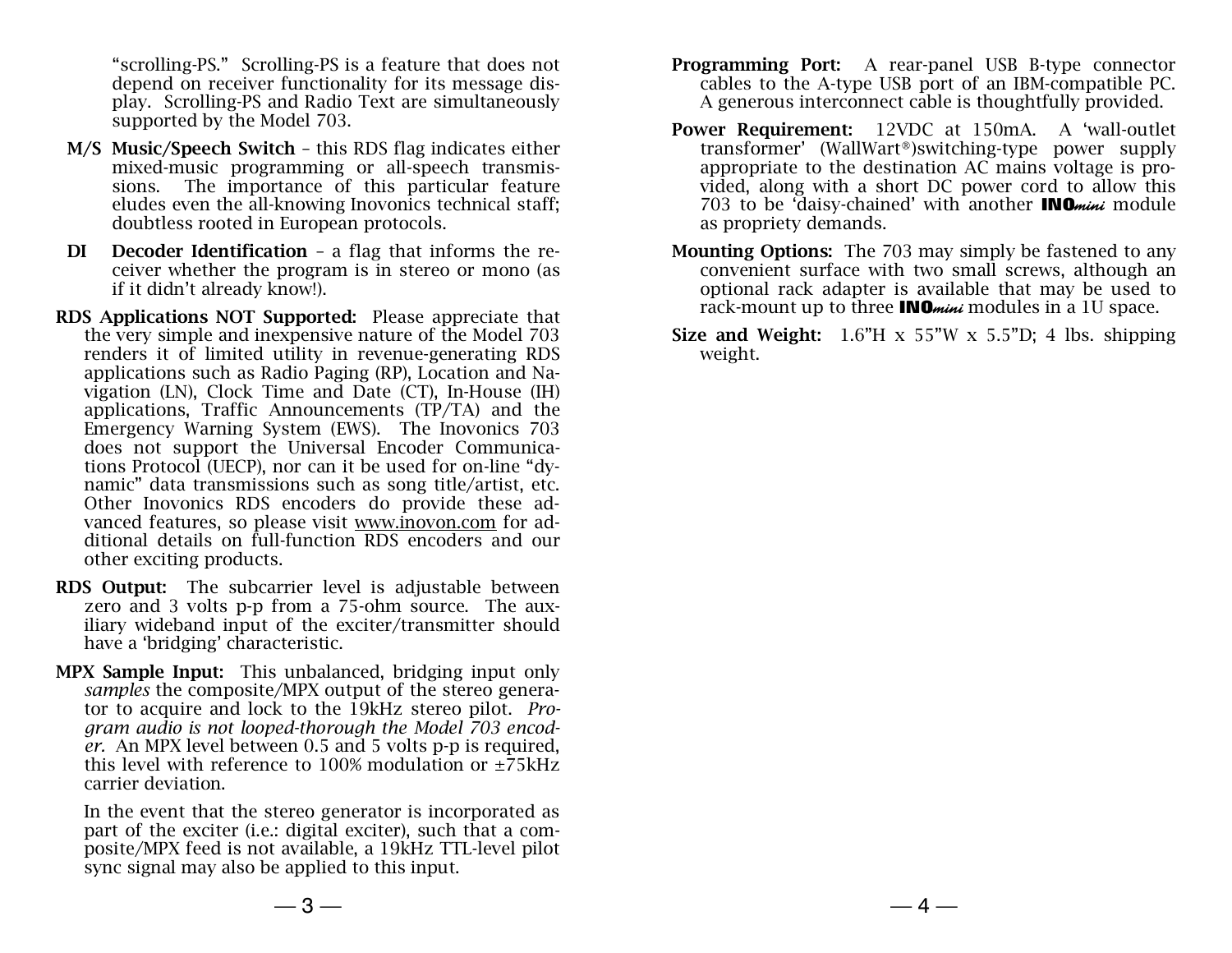# Section II

# THE RADIO DATA SYSTEM

#### **What is RDS, Anyway?**

 RDS is a digital data channel transmitted as a low-level, double-sideband, suppressed-carrier 'subcarrier' at 57kHz. The data transmission rate is a modest 1100 baud, but transmission is quite robust, thanks to data redundancy and error correction algorithms.

It is not within the scope of this Manual to offer a tutorial on RDS coding and modulation details. For this, see either the CENELEC EN50067 or the corresponding United States NRSC Standard. The balance of this Manual deals specifically with RDS implementation afforded by the Inovonics 703 encoder.

#### **US vs. Europe**

The European Broadcasting Union (EBU) and its member countries developed the concept of transmitting data along with commercial radio broadcasts. The first European RDS specification was published in 1984 and has been revised several times since.

Following its initial introduction, RDS quickly grew in use throughout Europe. By the late 1990s it was hard to find a European FM station *without* a radio data subcarrier.

The popularity of RDS in Europe reflects a 'network' approach to broadcasting that is still practiced in many countries. A disposition toward large numbers of lower-power transmitters to blanket a designated service area can be found both at the national network and 'local radio' levels.

The European concept of a *service area* equates to a US broadcaster's *market*. The semantic difference between these designations further delineates broadcasting practices. RDS benefits the European broadcaster through an altruistic endeavor to be of *service* to his listeners. The US broadcaster is *marketing* his programming, and is more concerned in how he can make additional profit from RDS and other subcarriers.

### Section III

# INSTALLATION AND SETUP

#### **Unpacking and Inspection**

 Immediately upon receipt of the equipment, inspect for possible shipping damage. If damage is found or suspected, notify the carrier at once, and then contact Inovonics.

We recommend that you set aside the original shipping carton in case return for Warranty repair is required. Shipping damage sustained as a result of improper packing for return may invalidate the Warranty!

#### **Warranty Registration**

It is important to complete and return the Warranty Registration Card included with this Manual, or to register the Warranty online at <u>www.inovon.com</u>. Not only does registration assure coverage of the equipment under terms of the Warranty (posted inside the back cover), but the user may automatically receive specific service and modification instructions, including any software or firmware updates.

#### **Mounting**

The Model 703 RDS encoder is packaged in a compact 'clamshell' chassis that represents the standardized Inovonics' INOmini module. The 703 may simply be set on top of an existing piece of rack-mounted equipment, as long as at least 1U of panel space is left open *above* the rack-mounted 'host' to access the encoder. Alternatively, a pair of mounting holes on the chassis base allow the 703 to be fastened to the inside of an equipment rack cabinet with two screws.

An optional rack-mount kit is available for the 703, which can house up to three **INO***mini* modules. The kit comes with blanking panels for unused spaces.

#### **AC Mains Power**

The Model 703 is supplied with an outboard switching-type power supply suited to the destination mains voltage. As the actual power consumed to the encoder is 12 volts DC at 150mA, a second DC connector on the rear panel of the 703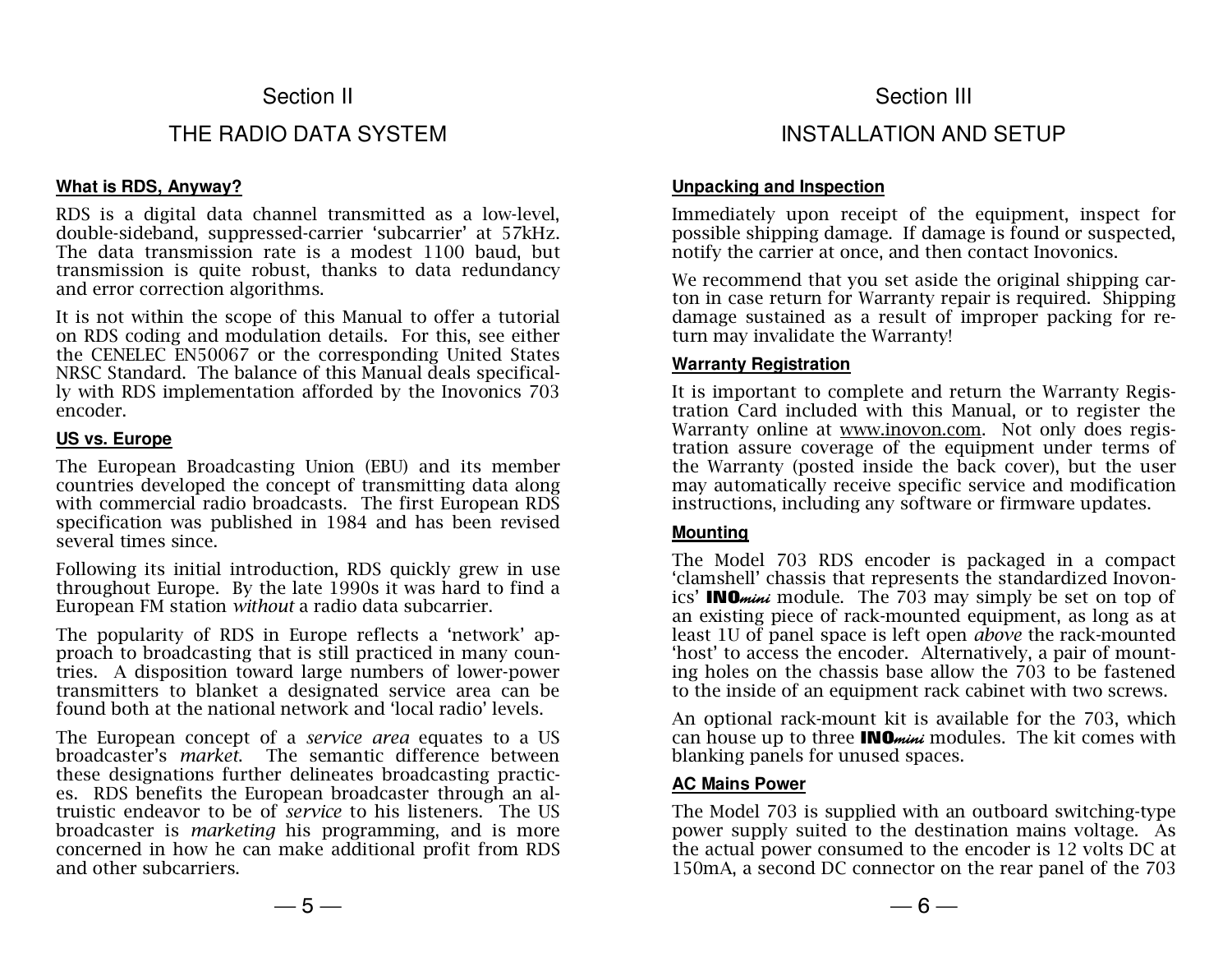permits 'daisy-chaining' **INO***mini* modules. This gives the option of operating two or more units from the same AC supply. Be sure always to compare the total input power specification of any assortment of **INO**<sub>mini</sub> modules against the power supply rating so as not to tax the supply.

#### **Radio Frequency Interference (RFI)**

Although we have anticipated 703 installation in the immediate proximity of a broadcast transmitter, please do practice some care in locating the unit away from *abnormally*high RF fields, lest the chassis melt, etc.

Because the RDS OUT and MPX IN connections are unbalanced, there is a chance that an RF ground loop could be formed during the programming operation while the 703 is temporarily connected to the computer. Always disconnect the computer when programming has been completed.

#### **The Front-Panel LCD Readout**

Two front-panel MENU buttons scroll the LCD up and down through the various viewing options to verify encoder setup.

*NOTE:* When the 703 is *not* connected to a composite/MPX sample or other source of 19kHz stereo pilot sync, a NO PI-LOT LOCK alarm begins to flash after about 10 seconds. Pressing either button will reset the flashing alarm for another 10 seconds so that menu items may be read easily. This alarm in no way interferes with encoder programming or setup confirmation, but it does serve to indicate that no RDS subcarrier is being delivered to the transmitter.

Presented here is a brief listing of the encoder programming options that may be confirmed as the LCD is cycled through the different display screens with the front-panel buttons. These categories were described beginning on Page 2, and are further detailed in the Programming section of this manual on the indicated pages.

> $PS$  This may be either an 8-character static ID (call letters or 'street name'), or a scrolling message (up to 128 characters) that will be displayed on all RDS receivers, as well as on cell phones and MP3 players that are equipped for FM/RDS reception. (Page 20)

AF1 through AF25

DPSS This number indicates the speed at which the scrolling-PS message is sent to the receiver, 1 being the slowest rate and 9 the fastest. A setting of 5 is the recommended maximum, however, as faster rates have been known to cause display errors on some receivers. (Page 22)

RadioTxt Radio Text is the separate 64-character message that can be called-up only on those radios equipped with a TEXT or an INFO button. The Radio Text message is usually reserved for the station's Web address or phone number. (Page 20)

- PI The hexadecimal "digital address" of the station. (Page 19)
- CALL Call letters for US and Canadian stations only. (Page 19)
- PTY This identifies the station's program format. (Page 19)
- MS The Music/Speech switch. (Page 17)
- DI Decoder Information; that is, monaural or stereo transmission. (Page 17)
- PILOT The LCD will indicate PILOT IS LOCKED when the 703 is connected to a signal source that includes the 19kHz stereo pilot, and will show PILOT IS MISSINGwhen a valid input is *not* present.

These are the Alternative Frequencies of network affiliates or rebroadcast translators, where the very same program can be heard synchronously. (Page 21)

- PARSE Scrolling message parsing options: $\odot$  (normal), 1 or  $\odot$  (Page 21)
- REV The encoder firmware revision number is displayed here.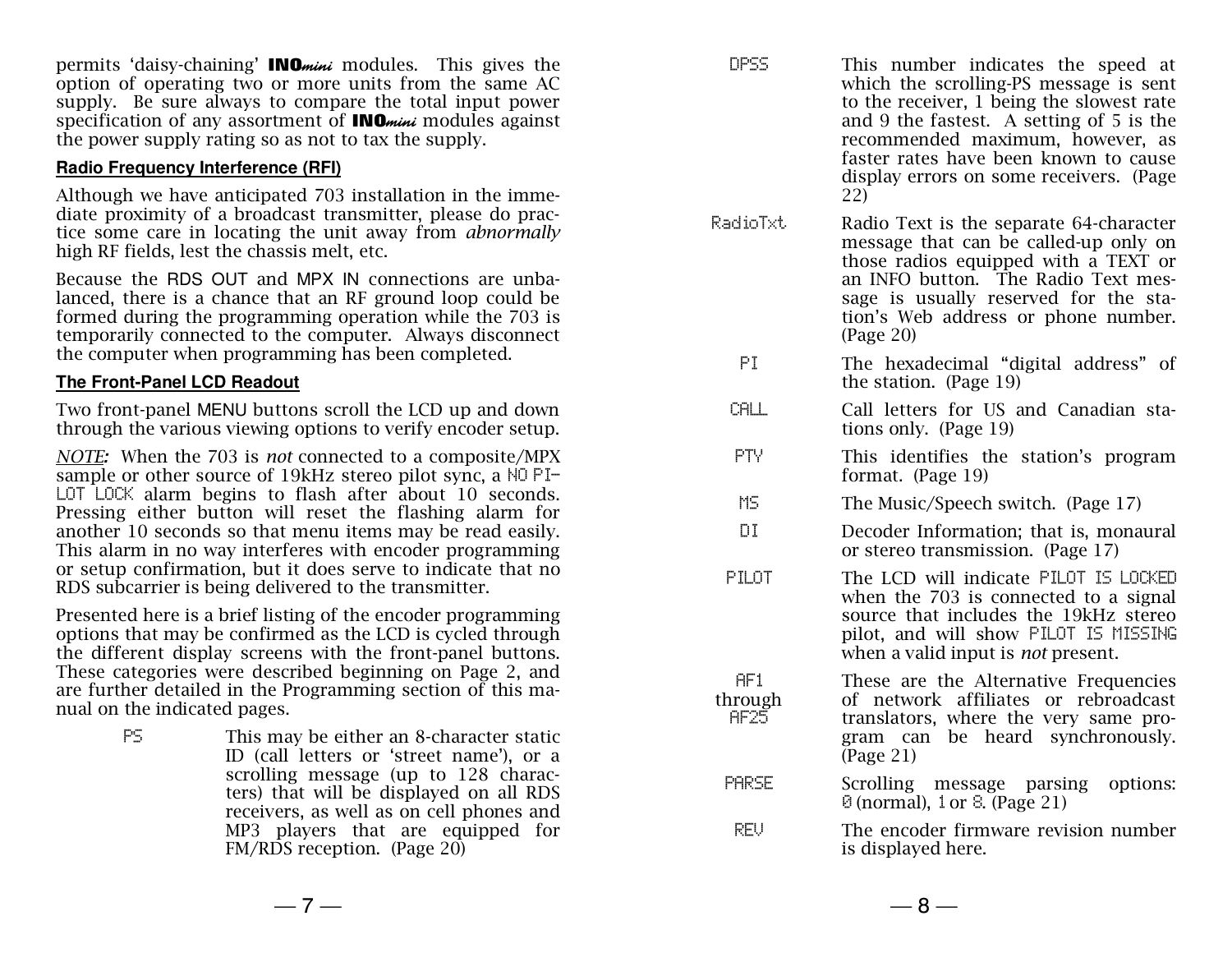#### **INJECTION LEVEL Control**

This 15-turn potentiometer sets the RDS subcarrier output level to any required value between zero and 3 volts p-p. Refer to the measurement notes in the setup procedure on Page 11.

#### **Rear Panel Connections**

- 19kHz SYNC OR MPX SAMPLE The MPX IN BNC connector *must* receive a sample of the composite/MPX signal from the stereo generator. The encoder will not generate the RDS subcarrier without a composite/MPX sample or 19kHz sync applied to this connector.
- RDS OUTPUT Cable this BNC connector directly to a spare wideband input (SCA or subcarrier input) of the exciter. RDS OUT contains *only* the RDS subcarrier. Program audio is not looped through the Model 703.
- USB PROGRAMMING PORT This is a B-type USB connector. A proper interconnect cable is supplied to couple the A-type USB port on the computer with this B-type USB connector on the rear panel of the 703.
- $+12VDC$  POWER I/O These two parallel connecters allow **INO**mini modules to 'daisy-chain' using just one DC power supply, so long as the rating of the supply is not exceeded.

#### **Connecting the Encoder**

*NOTE:* Although the procedure for connecting the encoder is given in this section of the manual, we heartily recommend programming the 703 before placing it in the airchain. Default data was loaded into the encoder as part of the final checkout procedure at the factory. This should be updated with user preferences before the encoder goes 'on air.'

The Model 703 operates in a fail-safe, direct-feed 'sidechain' mode, rather than by looping program audio through the encoder circuitry. The drawing below shows a typical connection in the station airchain.



The 19kHz SYNC OR MPX SAMPLE connector of the 703 *must* bridge the composite signal output from the stereo generator to sync and phase-lock RDS to the 19kHz stereo pilot. A bridging connection is most easily made with a BNC 'T' adapter as shown in the drawing. The high input impedance of the 703 will not load or otherwise compromise the stereo baseband feed to the exciter, even when the encoder is not powered.

Connect the RDS OUTPUT of the 703 to an SCA, RDS or other spare wideband input of the FM exciter. Assuming a short cable run, the low output impedance of the 703 encoder can directly feed the exciter input without regard to impedance matching.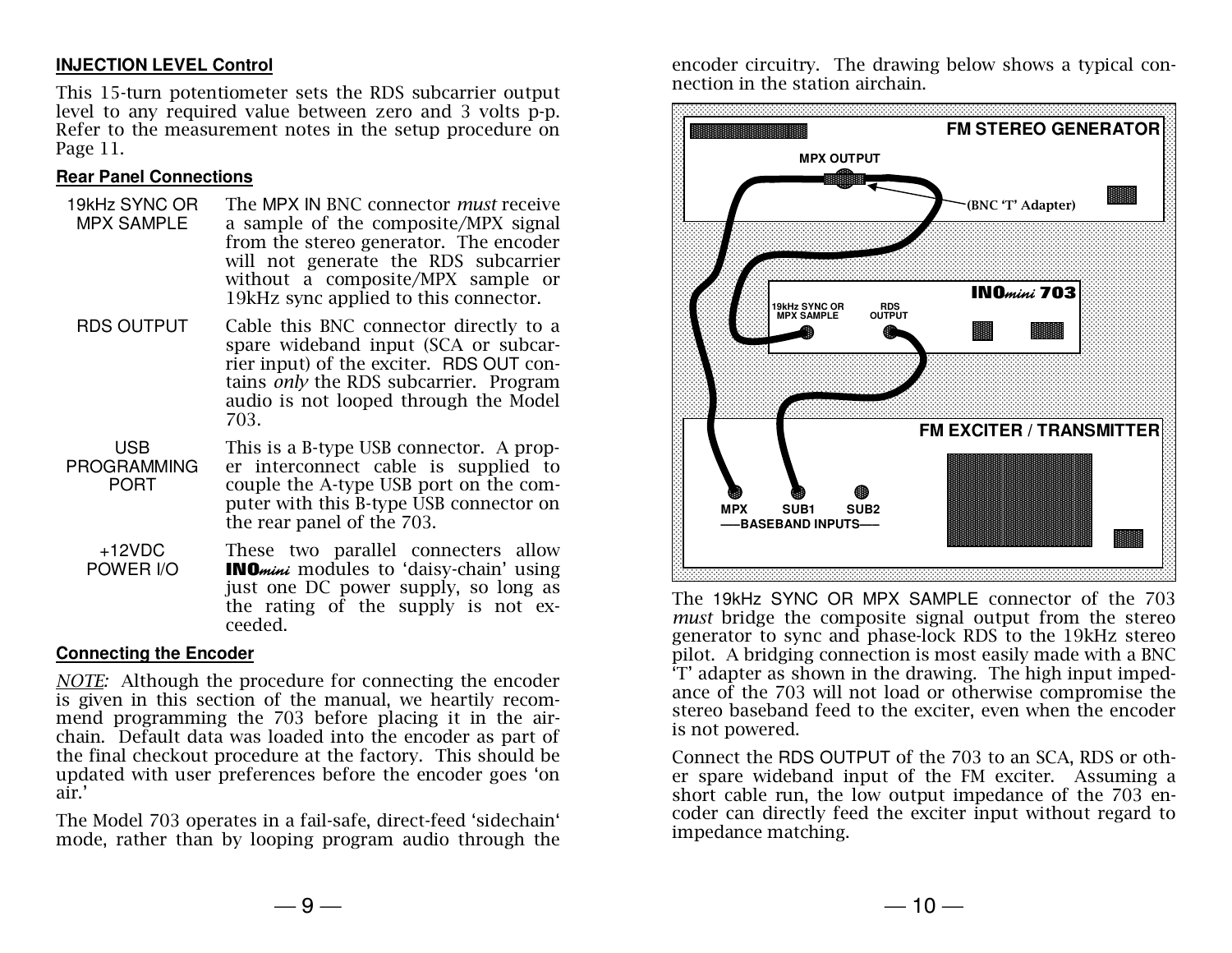#### **Stereo Pilot Requirement**

The 703 encoder does not have an internal clock for freerun operation. This means that it *must* sample the composite baseband signal and lock to the 19kHz stereo pilot. The encoder will not generate the RDS subcarrier without a stereo MPX sample and thus is not suitable for monaural broadcasting. (See *MPX Sample Input* Specification on Page 3.)

#### **Setting the RDS Injection Level**

The optimum injection level for the RDS subcarrier is typically 3.5% of total modulation (carrier deviation). Determining a correct setting for the front-panel INJECTION LEVEL control is a necessary routine but not always easy. The 57kHz subcarrier is BPSK-modulated, spreading the spectrum of the waveform and making a precise measurement of frequency and amplitude a difficult proposition. Injection of the RDS subcarrier is always referred to in terms of its instantaneous peak level.

Many FM modulation monitors are not capable of making an independent measurement of RDS subcarrier injection level. In order to do this, the monitor requires a special subcarrier measurement filter centered at 57kHz. The Inovonics Model 531 is representative of top-quality mod-monitors that do have this measurement capability.

In addition to the Model 531 mod-monitor, Inovonics also offers two other products that can prove helpful in monitoring RDS data and making injection measurements. These are the *Model 510 RDS Decoder/Reader* and the *Model 540 Subcarrier Monitor/Demod.* Either product may be used in conjunction with practically any FM mod-monitor in common use. See particulars at: www.inovon.com.

Nevertheless, using care and taking certain limitations into account, nearly any conventional mod-monitor may be used to set RDS injection with reasonable accuracy. This does require a temporary interruption of the audio program, however, which is probably best done during a maintenance period. Here is the procedure:

1. With the Model 703 encoder *disconnected* from the exciter, check that the mod-monitor shows total carrier modulation at the accepted 100% figure for program peaks.

- 2. *Disconnect* the stereo generator (and any SCA generator) from the exciter. Do make sure, however, that the stereo-gen continues to feed a composite/MPX signal to the 703's rear-panel 19kHz SYNC OR MPX SAMPLE connector.
- 3. With the front-panel INJECTION LEVEL control turned fully counterclockwise (this is a 15-turn control), connect the RDS OUTPUT of the Model 703 to a spare wideband subcarrier input of the exciter. As the mod-monitor is down-ranged to its most sensitive scale, only system noise should be indicated, hopefully at a negligible level if it is indeed readable at all.
- 4. Slowly advance the INJECTION LEVEL control clockwise. The mod-monitor will begin to register the RDS subcarrier. Set this to the desired injection level, typically 3.5% of total *peak* modulation.

*NOTE:* Many mod-monitors change from a *peak* response to an *averaging* response on the more sensitive scales. This presents a steadier and more meaningful measurement of system noise. Check the manufacturer's documentation to verify the measurement response of your mod-monitor on its lower ranges. If low-level readings indeed prove to be average-responding indications, the monitor will indicate an average RDS injection level that is about 4dB lower than the actual peak value. Consequently, set injection for an indicated 2.2% (with *averaging* response), which will equate to the desired *peak* deviation of 3.5%.

5. Reconnect the stereo-gen and any SCA or other subcarrier sources to the exciter. You may now see a very slight increase in total modulation on program peaks. To maintain RDS and any other subcarriers at their proper injection relationship, the output of the stereo generator (i.e.: the audio program level) may have to be reduced by 0.5dB or less to ensure that total carrier modulation does not exceed the established limit.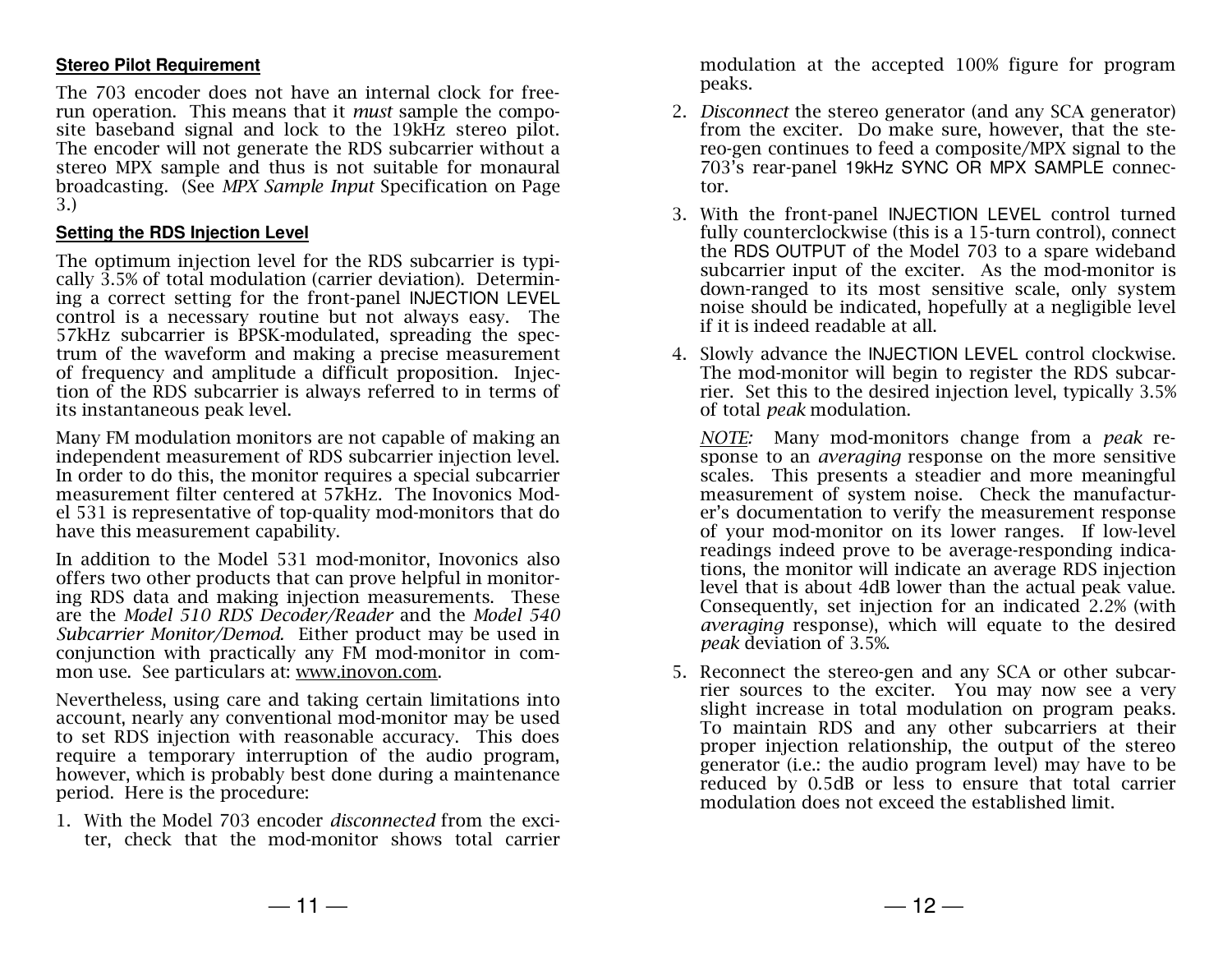# Section IV

# PROGRAMMING THE ENCODER

#### **Computer Requirements**

Software provided with the Model 703 RDS encoder runs under the Microsoft Windows® 2000, XP and Vista operating systems. This single software program actually serves several encoder models. The computer communicates with the 703 encoder using the *Universal Serial Bus* (USB).

*NOTE:* It is very important to install the software from the CD-ROM before connecting the Model 703 to the computer. Be sure to observe this sequence to ensure proper operation.

#### **Installing the Software**

- 1. If upgrading from an earlier installation of the Model 703 encoder, first use the Add or Remove Programs (Programs and Features under Vista) utility under the Windows® Control Panel to fully remove any previous version of Model 703 software.
- 2. Insert the software CD in the computer. The program does incorporate an autorun utility, but if the installation routine does not automatically begin, click on: Start, then select: Run and manually type: D:setup.exe into the box. (This assumes that the D: drive is your CD drive.)

*NOTE:* This installation makes use of the Microsoft .NET Framework, which should already be resident on any upto-date PC. In the event that this is not the case, the setup procedure will prompt you to install .NET at this time. .NET installation files are included on the installation CD, but if installation is being made from files downloaded from the Inovonics Website, .NET must be downloaded (at no charge) from the Microsoft downloads page: www.microsoft.com/downloads.

At this point you should have the Setup Wizard shown at the top of the next page on your computer.

3. Click: Next> to begin the software installation. You will be presented with various options, but unless you have a reason (and the know-how!) for doing otherwise, simply continue to click: Next> and, finally: Install>. This will put the Model 703 program in your



Program Files directory and create a desktop icon.

- 4. The final installation screen will prompt you to check for any updates to Microsoft's .NET Framework. Although the setup CD contains the required .NET files, it is important to have any recent Microsoft updates to .NET. These normally come as part of the usual Windows® updating process.
- 5. Next, apply power to the Model 703 encoder. The frontpanel LCD screen should light-up and display the default menu screen. When the encoder is not connected to a stereo generator, a flashing NO PILOT LOCK alarm begins to flash after 10 seconds. This alarm may be reset for 10 seconds by pressing either front-panel button, but the alarm does not interrupt the programming process and may simply be disregarded.
- 6. Using the USB interconnect cable supplied, connect the Model 703 encoder to the computer. This should bring up a Found New Hardware screen. Some versions of Windows® may require you to first click on a notice in the Taskbar area.

| Found New Hardware                                                                                                                               |
|--------------------------------------------------------------------------------------------------------------------------------------------------|
| Windows needs to install driver software for your Inovonics<br>RDS Encoder 703                                                                   |
| Locate and install driver software (recommended)<br>Windows will quide you through the process of installing driver software<br>for your device. |
| $\rightarrow$ Ask me again later<br>Windows will ask again the next time you plug in your device or log on.                                      |
| Don't show this message again for this device<br>Your device will not function until you install driver software.                                |
| Cancel                                                                                                                                           |

7. Allow Windows® to locate and install the driver, reinserting the installation CD-ROM if directed. The re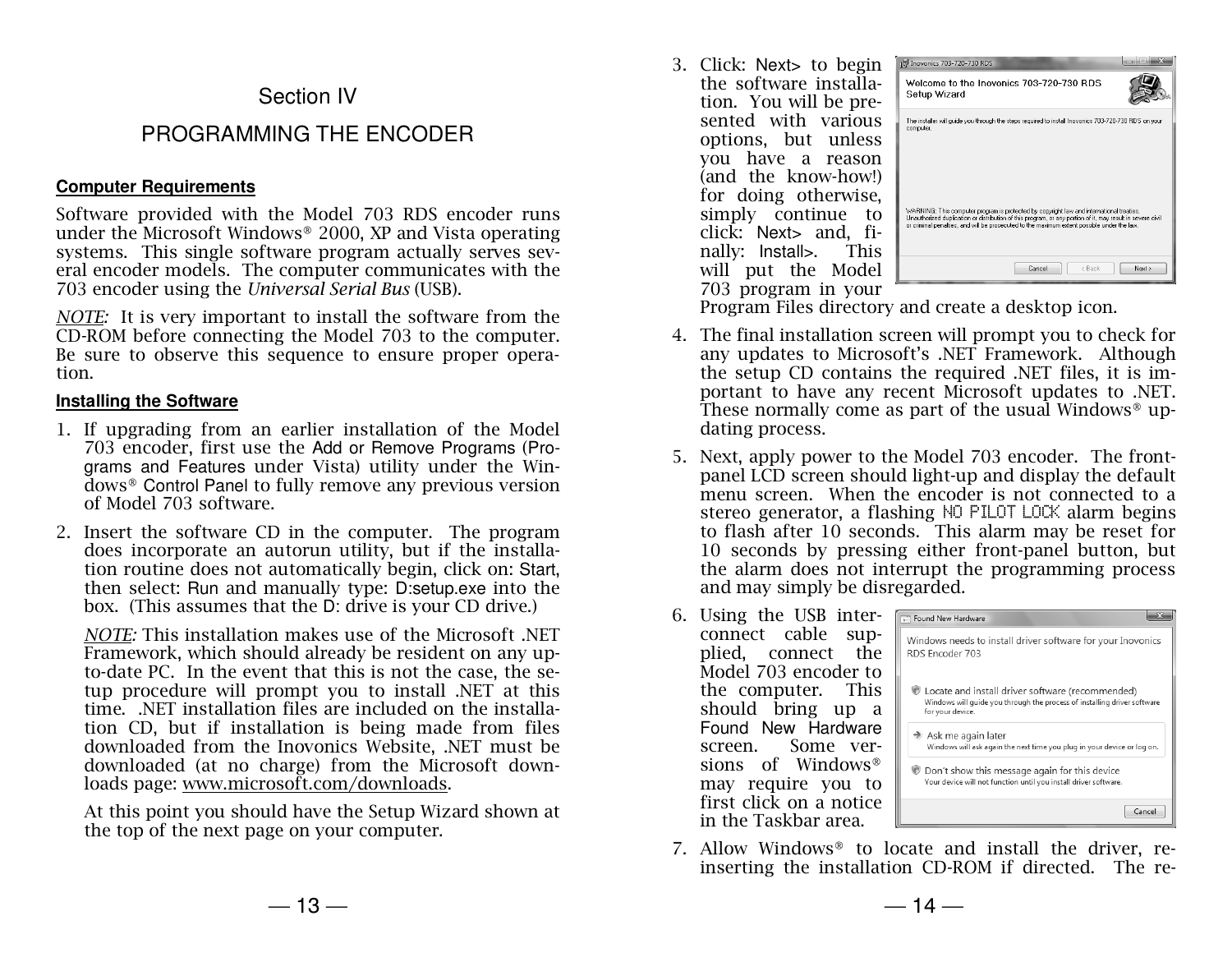mainder of the driver installation is self-guiding; simply continue to click: Next until installation is complete.

#### **Starting the Programming Software**



A typical software installation will place this icon on the computer Desktop. The icon notes that the software program is common to several Inovonics RDS encoders. Double-click the icon to launch the encoder programming software, bringing this image onto the Windows® Desktop and automatical-

ly accommodating to the encoder model found:



Check the notation in the lower-left corner of the main window for a confirmation that the computer has USB connection with the 703 encoder and that software has properly identified the encoder model.

Initially, click No in the secondary dialog box as there is no need at this time to read the factory-default data resident in the encoder.

#### **Exploring and Setting Up Menu Bar Options**

Many of the 'set-and-forget' encoder programming and housekeeping options are accessed through the Menu Bar at the top of the software screen. These will be discussed first, sequentially as they appear.

#### **File Management**

All the RDS programming information that is typed into the data entry screen may optionally be saved as a small file on the computer. This is useful when various programming

segments throughout the broadcast day have programspecific RDS settings or messages, or for changing advertising or station promos without having to manually type the information each time.

|      | Model 703/720/730 RDS/RBDS Encoder - Inovo                        |  |  |  |                   |  |
|------|-------------------------------------------------------------------|--|--|--|-------------------|--|
| File | Device Tools Format                                               |  |  |  | Help              |  |
|      | Save to File<br>Load from File<br><b>Factory Defaults</b><br>Fxit |  |  |  | PTY<br>RADIO TEXT |  |

Click: File to view the built-in utility for managing and saving Whatever encoder setups. programming has been entered and is showing in the setup screen can be saved as a small file using the usual Windows®

file structure.

Data may be saved as a file before, after, or instead of sending the information to the encoder. Clicking: Save to File will prompt you for a location for the file, which will automatically be assigned a .rds extension. The file may be named in keeping with its content and stored on the computer Desktop or in a dedicated folder of RDS setups.

To import a saved .rds file onto the screen, click: File and then: Load from File. Browse to the Desktop or to the folder where the .rds files have been saved, and then double-click the file. This brings the RDS programming data onto the screen where it can then be uploaded to the encoder.

Clicking: Factory Defaults will instantly restore the 703 firmware to as-delivered values without waiting for a WRITE command. The entries that appear on your screen after clicking: Factory Defaults are data that are automatically read-back from the encoder after its restoration.

Clicking: Exit simply closes the program, the same as clicking the **X** in the top-right corner of the screen.

#### **Device Selection**

The software program is common to several Inovonics RDS encoders. With a USB connection, software identifies the connected device.

| Model 703/720/730 RDS/RBDS |              |        |       |         |  |  |  |
|----------------------------|--------------|--------|-------|---------|--|--|--|
| File                       |              | Device | Tools | - Forma |  |  |  |
| Example                    | $\checkmark$ | 703    |       |         |  |  |  |
|                            |              | 720    |       | NAMIC P |  |  |  |
| P                          |              | 730    |       |         |  |  |  |
|                            |              |        |       |         |  |  |  |

Clicking: Device will open a box for selecting the encoder model manually. This would have application if, for example, the user wished to compile a set of .rds programming setup files without the encoder being connected.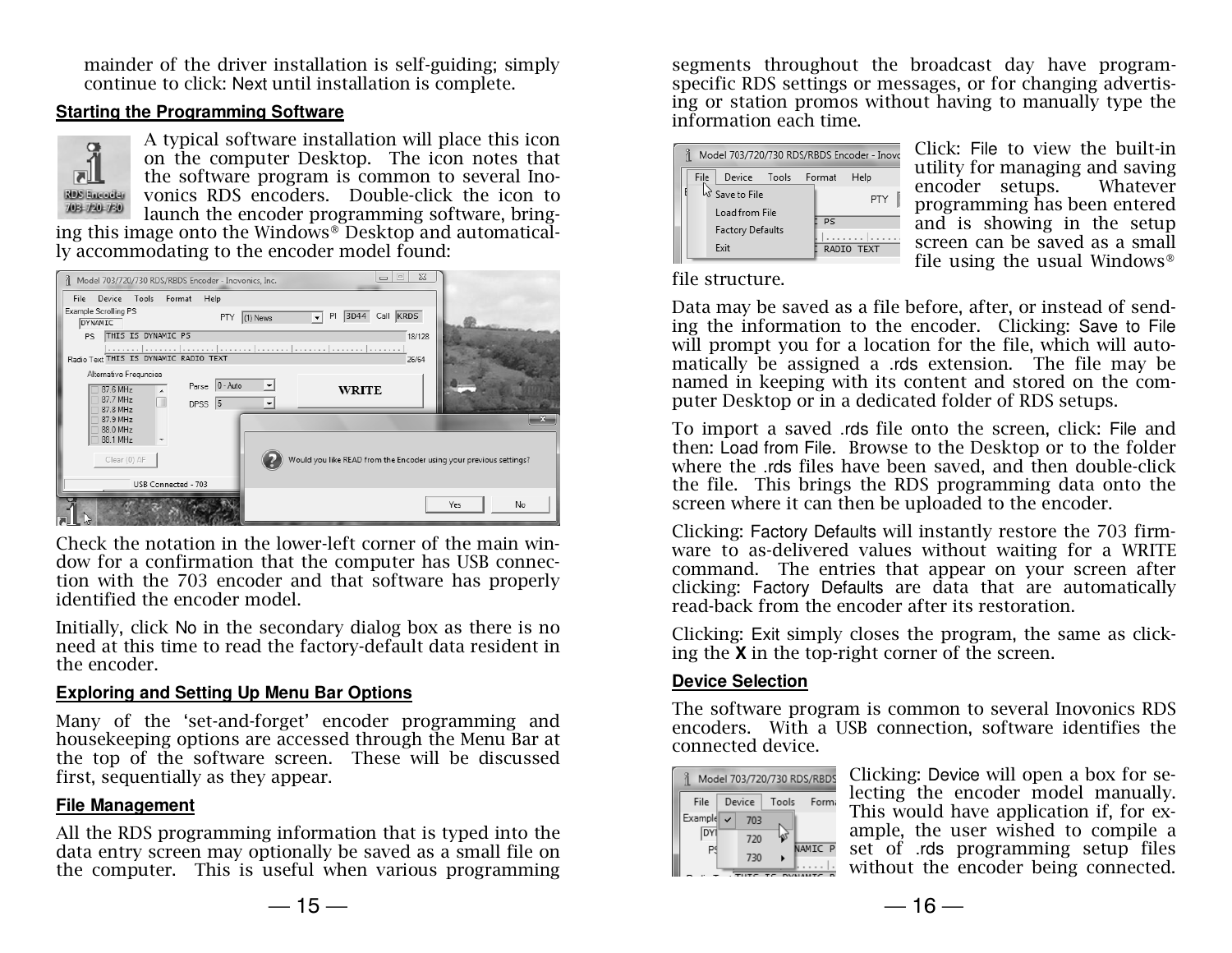As the data-entry screens change according to which encoder is selected, the intended encoder should be selected prior to data entry.

With the 703 encoder disconnected from the computer USB port, you can sample the features of the other Inovonics RDS encoders by clicking on the different models. All encoders are addressed by a uniform protocol, so even if a .rds setup file is sent to the wrong hardware, the connected encoder will accept only those commands that it can use.

#### **Tools**

| Model 703/720/730 RDS/RBDS Encoder - Inovoni |                           |  |  |  |  |
|----------------------------------------------|---------------------------|--|--|--|--|
| Device<br>File                               | Tools  <br>Format<br>Help |  |  |  |  |
| Example Scrolling                            | Terminal                  |  |  |  |  |
| P.S                                          | Daylight Saving           |  |  |  |  |
| <b>THIS</b><br>PS.                           | DynDNS                    |  |  |  |  |
| Radio Text THIS                              | <b>TCP Password</b>       |  |  |  |  |
| Alternative Fl                               | UECP                      |  |  |  |  |

The Tools menu-bar item selects only those special features that are available in more advanced encoder models. The entries here are grayed-out to show that they are not applicable to the 703.

#### **Format**

| 0 RDS/RBDS Encoder - Inovonics, Inc. |                    |  |  |  |  |
|--------------------------------------|--------------------|--|--|--|--|
| ols                                  | Format<br>Help     |  |  |  |  |
|                                      | Station Type (M/S) |  |  |  |  |
| DYNA                                 | Txmtr Type (DI)    |  |  |  |  |
|                                      | RDS/RBDS           |  |  |  |  |
|                                      | Header             |  |  |  |  |

There are three setup selections made in the Format drop-down menu. You can click on each available heading to view and to check the appropriate boxes.

The first selection, Station Type (M/S)sets the RDS 'Music/Speech' switch.

 Although this flag is little-used, it is best to check the appropriate box, depending on whether your station "plays the hits," or carries strictly News/Talk programming.

Likewise with Txmtr Type (DI) selection, confirm that Stereo is checked. This may seem pointless, as the 703 encoder cannot be used for monaural transmissions, but it's best to play the game by the rules.

|             | 0 RDS/RBDS Encoder - Inovonics, Inc.  |          |        |              |                   |         |
|-------------|---------------------------------------|----------|--------|--------------|-------------------|---------|
| ols         | Format                                | Help     |        |              |                   |         |
|             | Station Type (M/S)<br>Txmtr Type (DI) |          | Þ<br>۱ |              | 3D44<br>PI        | Call  K |
| <b>DYNA</b> |                                       | RDS/RBDS |        | $\checkmark$ | RBDS (N. America) |         |
| DYN/        | Header                                |          |        |              | RDS (Europe)      |         |

The RDS/RBDS selection is critical as it defines operation of the 703 encoder between the European RDS and the North American RBDS standards. This must be set correctly before the encoder can be programmed with other options.

For North America (US, Canada and Mexico) the RBDS (N. America) box should be checked, as shown in the illustration. For the rest of the world, check the RDS (Europe) box. Again, this is important, both in consideration of the PI code and with regard to the proper PTY list.

#### **Help**

The Help tab allows the user to turn on and off the 'hoverover' information balloons like the one shown below.



When the Enable Popup Help box is checked, helpful information will appear for several seconds as the mouse pointer is positioned over most data entry fields.

When Read on Startup is checked, 703 software will ask whether data should be downloaded from the encoder as soon as the program is loaded. Particularly if the software program has been used with a different encoder in the interim, it is a good idea to bring what is being transmitted currently onto the data entry screen. This box is checked as a factory default.

A PDF version of this Manual (703) can be found under Help, and information About software and firmware versions can be called up also.

#### **Entering Data**

The data entry screen is largely self-explanatory. The illustration at the top of the next page depicts a Model 703 data entry screen filled-in for a typical US 'Adult-Contemporary' rock station, ready to be uploaded to the encoder. The various RDS features and functions will each be discussed separately.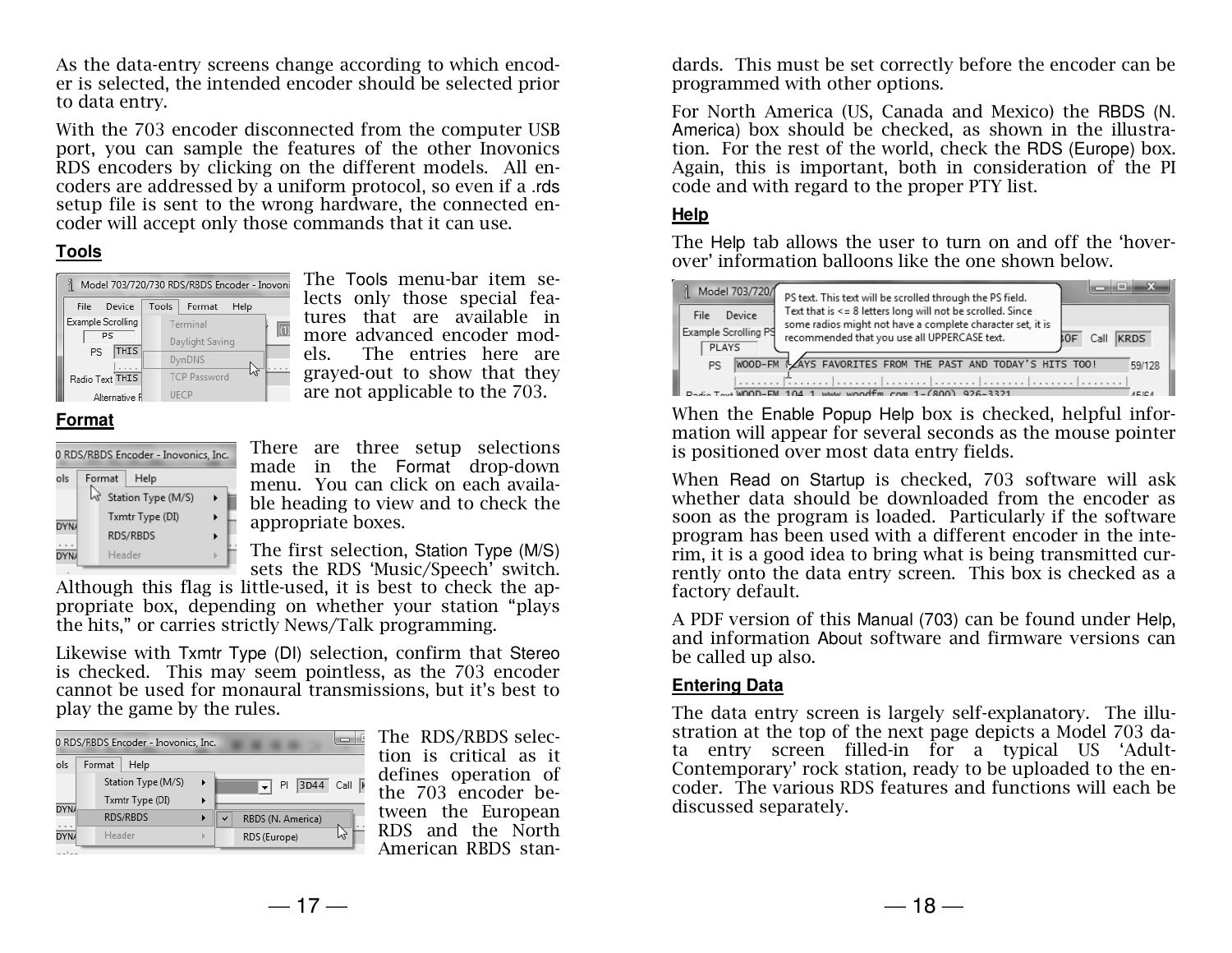| $\mathbf{X}$<br>القارص<br>Model 703/720/730 RDS/RBDS Encoder - Inovonics, Inc.                                                        |                                                   |  |  |  |  |
|---------------------------------------------------------------------------------------------------------------------------------------|---------------------------------------------------|--|--|--|--|
| Tools Format<br>Help<br>Device<br>File                                                                                                |                                                   |  |  |  |  |
| Example Scrolling PS<br><b>PTY</b><br>$(5)$ Rock<br>TODAY'S                                                                           | 7B0F<br>Call<br><b>WOOD</b><br>PI<br>$\mathbf{r}$ |  |  |  |  |
| WOOD-FM PLAYS FAVORITES FROM THE PAST AND TODAY'S HITS TOO!<br><b>PS</b>                                                              | 59/128                                            |  |  |  |  |
| .<br>Radio Text WOOD-FM 104.1 www.woodfm.com 1-(800) 926-3321                                                                         | 45/64                                             |  |  |  |  |
| Alternative Frequncies<br>$ 0 - \text{Auto} $<br>Parse<br>×<br>98.8 MHz<br><b>WRITE</b><br>□ 98.9 MHz<br>5<br><b>DPSS</b><br>99.0 MHz |                                                   |  |  |  |  |
| 99.1 MHz<br>99.2 MHz<br>99.3 MHz<br>۳<br><b>READ</b><br>Clear (2) AF                                                                  |                                                   |  |  |  |  |
| USB Connected - 703                                                                                                                   |                                                   |  |  |  |  |

The individual RDS/RBDS information fields will be discussed next, with guidelines on data entry.

- PTY Program Type identifies the station format. There are two format lists, one for the European RDS system and one for the American RBDS specification. Select the proper encoder mode (RDS or RBDS) under Format in the menu bar. This will drop down the appropriate list when you click on the arrow to the right of the PTY selection box. Only one PTY code may be chosen, and it should match the genre (format) of your station.
	- PI The PI code is your station's 'digital address' and is unique to each station the world over. This hexadecimal code may be entered directly in the PI box, or US and Canadian stations may use the PI calculator built into the encoder software. Only US and Canadian PI codes are calculated from call letters. Everywhere else the relevant code must be obtained from the Broadcasting Authority and entered manually.

The Call entry field is not available when the 703 encoder is in the RDS mode, it is only active for North American RBDS stations. To use the PI calculator for US and Canadian callsigns, simply enter station call letters into the Call box. The hexadecimal PI code will automatically be calculated and

appear in the PI field.

PS The PS entry shows on the faceplate of all RDS ra-<br>disc and an cell phanes and MP2 players that have dios, and on cell phones and MP3 players that have built-in FM/RDS receivers. Receivers are capable of displaying only 8 alphanumeric characters at a time. If 8 characters or less are entered in this field, then they will display continuously on the radio. If additional text is entered, then it will "scroll" across the radio faceplate in 8-character groups.

The 703 encoder is able to 'parse' long PS entries, up to 128 characters (including spaces) in fact. Parsing refers to the combining of consecutive small words, or centering or breaking larger words for the most meaningful display. Words longer than 8 characters are side-stepped through the display area one character at a time. The Example Scrolling PS display area below the Menu Bar shows how your message will be shown on RDS receivers.

To enter PS data, use your mouse to highlight any text already in this field and delete it. Then type in your message to see how it will show on the listener's radio. A character counter to the right of the message-entry area keeps track of how much space is left.

In the example shown on the previous page, only capital letters were entered in the PS field. This is recommended, as many RDS radios do not support lowercase letters and may display gibberish when uppercase and lowercase letters are mixed.

Radio Radio Text is a separate message, up to 64 charac-Text ters long, which is transmitted in addition to the PS message. Only radios equipped with a TEXT or INFO button are able to display Radio Text, so this messaging field is generally relegated to incidental information such as Web addresses and phone numbers, as shown in the example. Because Radio Text is typically supported only by high-end radios, lowercase letters may be used in this field and should be displayed properly.

Radio Text is always side-stepped across the dis-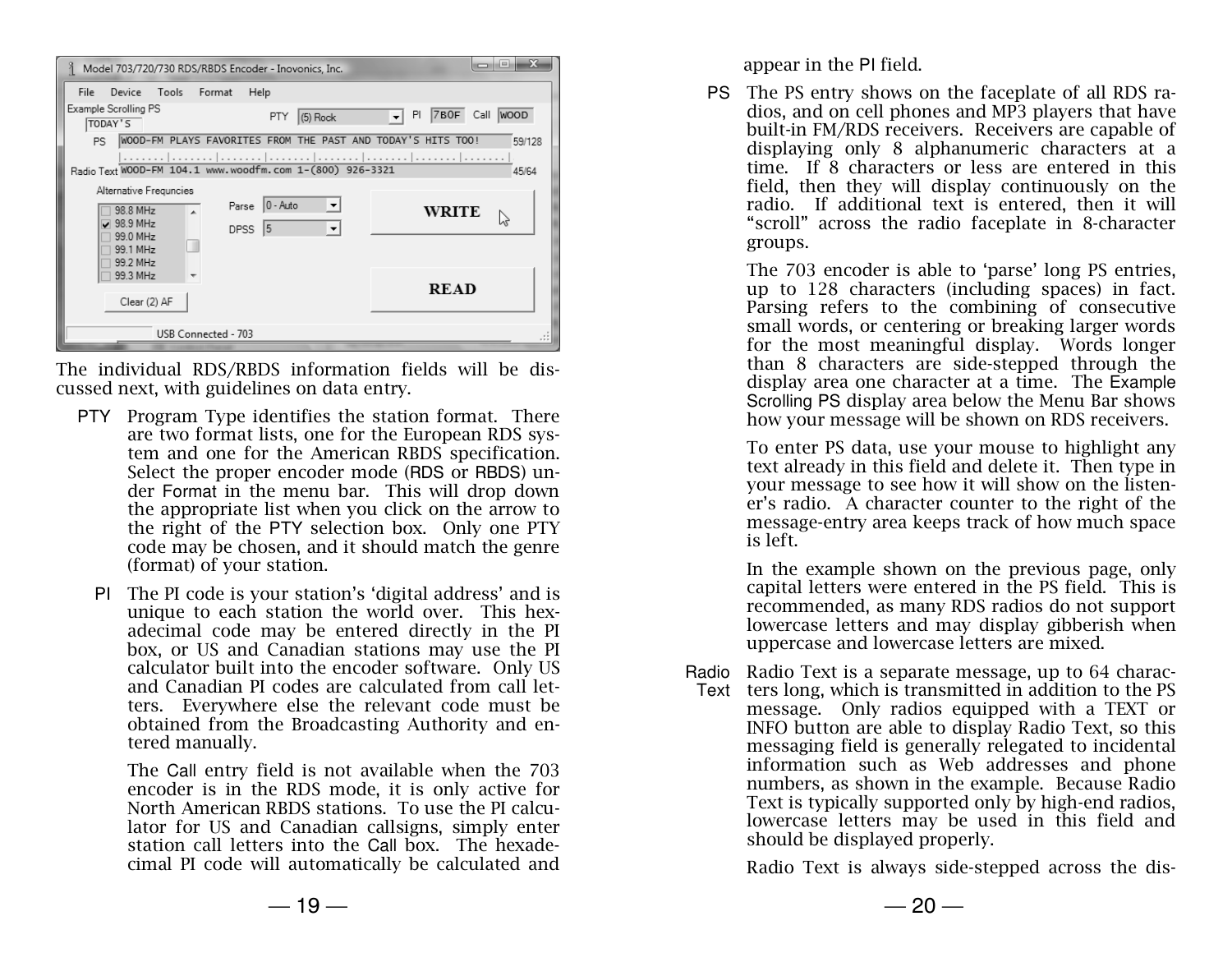play area on the receiver faceplate. The text presentation is entirely under control of the receiver; there are no transmission options to change the way Radio Text is presented.

AF Networked stations, and stations with r ebroadcast 'translators' to cope with problem coverage areas, broadcast the identical programming at more than one dial position. Only when the program is heard at the same time (synchronously) at these different frequencies is the associated frequency considered a true "Alternative Frequency."

To add or remove frequencies from the AF list, navigate with the slider and buttons at the right of the Alternative Frequencies window. Click a frequency to add or remove a checkmark. There is also a button below the window to clear all checked frequencies from the AF list. The total number of checked frequencies is displayed on this button as well.

*NOTE:* Whenever even a single AF is entered, be sure to add the station's primary transmission frequency to the list as well. This is essential for 'smart' receivers to utilize this feature properly.

Parse As explained under PS, 'parsing' defines how a message longer than 8 characters is broken into 8 character groupings for display on the RDS radio faceplate. The 703 encoder allows for three parsing options, which will drop down when the arrow next to the box is clicked.

> 0 - Auto is the default setting and represents the most common 'dynamic PS' scrolling option. Small words are combined and larger words are either centered in, or sidestepped across, the receiver display area. Once you have entered a message in the PS field, you will be able to see how it is parsed in the Example Scrolling PS window below the Menu Bar.

> 1 - Single is Inovonics' "safe-scrolling" mode, whereby messages are marched across the radio's display one character at a time, much like soldiers passing a reviewing stand. This results in much

slower message transmission, but at the same time the driver of a car does not have to avert his eyes from the road as often to capture the entire message. You can click on this option to see the effect in the Example Scrolling PS window.

8 - Block simply takes the incoming message and displays sequential 8-character groups. There is not parsing involved, and the message just breaks every 8 characters. Click on this option to view the effect in the Example Scrolling PS window. This option would be used only when the message is manually parsed. As an aid in manual parsing, a series of tic marks appears below the message entry area in this parsing mode. Characters between major tic marks are what will be shown on the radio faceplate.

DPSS This sets the sequencing speed of dynamic PS messaging. Setting the speed at 1 will result in the slowest message block refresh rate, a setting of 9 will refresh at the fastest speed. Some radios will skip blocks, freeze or display gibberish at high speed settings. The display should be stable on any radio at a speed setting of 5, but check the display on a couple of representative receivers to make sure.

> When a simple, 8-character static station ID is transmitted, DPSS still establishes the refresh rate. A setting of 5 is recommended.

#### **Sending Data to the Encoder**

Once all information has been entered into the various data fields, click the WRITE button to upload data to the encoder. A status bar at the bottom of the software screen shows the transfer and a Transfer Complete confirmation. Of course the 703 must be connected to the computer during this operation with: USB Connected – 703 displayed at the bottom of the screen.

#### **Reading Data from the Encoder**

Clicking the READ button will download the contents of the encoder memory and 'repopulate' the software screen. As mentioned earlier, this is most useful when the encoder is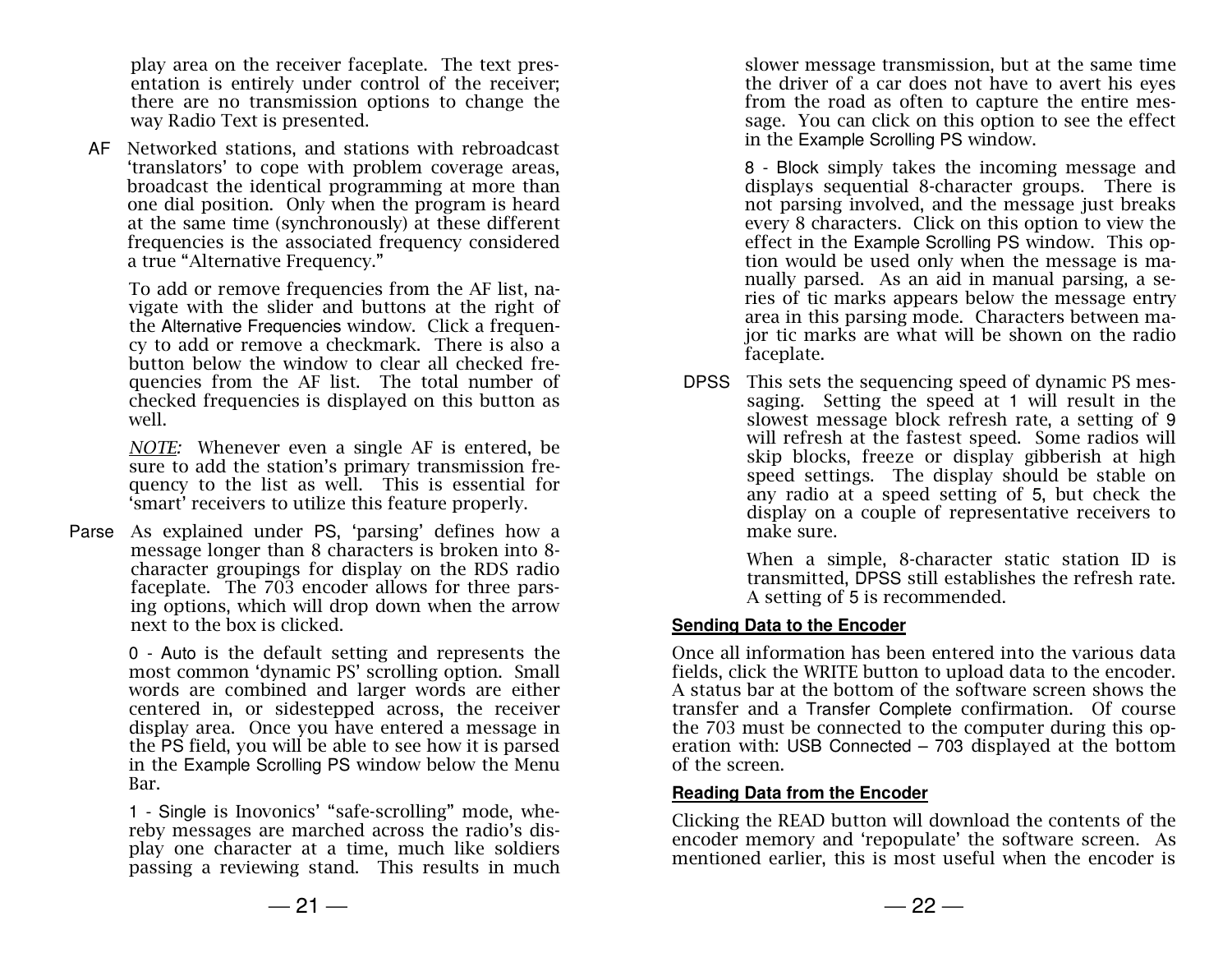reconnected to the computer after a time interval. This ensures that the software program does not overwrite registers in the encoder with data that it may have accumulated from programming a different unit in the interim. Software will ask for a READ when the encoder is connected, if that option has been selected under Help.

#### Section V

#### TECHNICAL MATTERS

The Model 703 encoder is simple and small, utilizing mostly surface-mounted (SMD) components, some of which are 'application-specific' and pre-programmed at the factory. For all practical purposes this precludes servicing the unit in the field. For these reasons, and also because of the small format of this Manual, we have elected to dispense with the schematic diagram, servicing instructions and a parts listing.

Because it is so small and light (and because it is not in the program signal path!), returning the 703 encoder for factory servicing is the option that we encourage. Inovonics has never considered factory repair charges as a significant source of revenue; you will be astonished at how reasonable our rates actually are!

Having said all that, our policy has always been one of 'full disclosure.' We feel that, unless we are doing something really nefarious, there should be no reason to hide information from the user. With a clear conscience, and upon request, we will cheerfully provide additional documentation and divulge all but the darkest secrets concerning the Model 703.